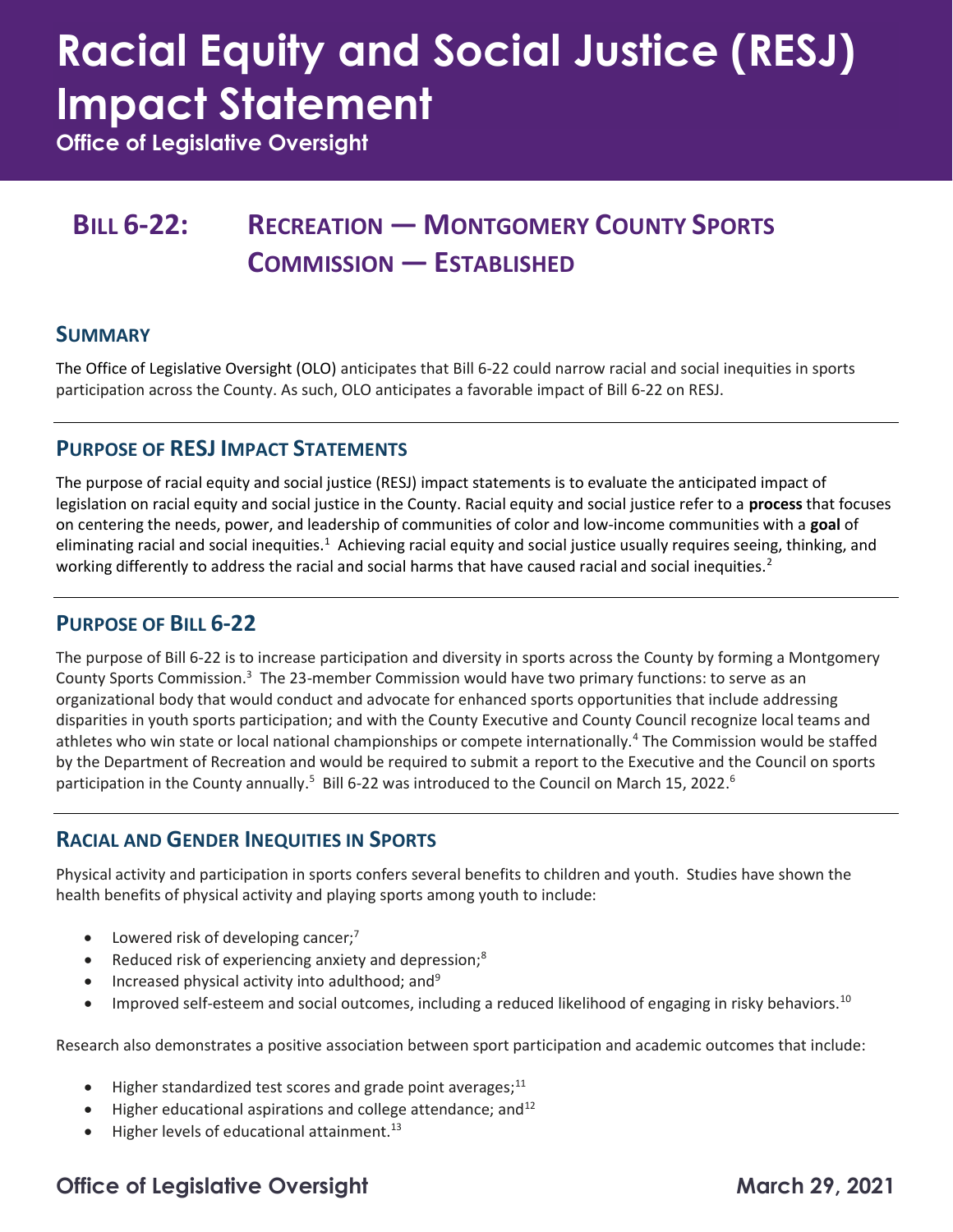Yet sizable disparities in sports participation by race, ethnicity, gender, and income exist. For example, according to 2014 Youth Risk Behavior Survey (YRBS) results for Montgomery County, among middle schoolers:<sup>14</sup>

- Black, Latinx, and other race students were twice as likely as White peers to have not played on a sports team over the past 12 months (38.0 – 42.9 percent vs. 20.9 percent);
- Black, Latinx, and other race boys were two to three times as likely as White peers to have not played on a sports team over the past 12 months (26.5 – 42.2 percent vs. 16.2 percent); and
- over the past 12 months (44.0 50.3 percent vs. 25.6 percent). Black, Latinx, and other race girls were nearly twice as likely as White peers to have not played on a sports team

2014 YRBS results regarding physical activity trends among high schoolers evidenced similar disparities where:<sup>15</sup>

- Black, Latinx, and other race students were nearly twice as likely as White and multiple race peers to have not been physically active for at least 60 minutes over the past week (20.6 – 21.6 percent vs. 11.2 – 12.4 percent);
- for at least 60 minutes over the past week (16.2 to 17.3 percent vs. 8.7 percent); and Black, Latinx, and other race boys were nearly twice as likely as White peers to have not been physically active
- Black, Latinx, and other race girls were nearly twice as likely as White and multiple race peers to have not been physically active for at least 60 minutes over the past week (24.7 – 26.6 percent vs. 13.6 percent).

 Finally, 2014 YRBS results on participation in any extracurricular activities, including sports, among high schoolers evidenced disparities by race, ethnicity, and gender like disparities in physical activity where:<sup>16</sup>

- Black and Latinx students were less likely than White, other race, and multiple race peers to participate in at least one extracurricular activity (54.3 – 69.3 percent vs. 76.5 – 81.0 percent);
- Black and Latinx male students were less likely than White and other race peers to participate in at least one extracurricular activity (52.6 – 70.5 percent vs. 73.1 – 79.6 percent); and
- Black and Latinx female students were less likely that White, other race, and multiple race peers to participate in at least one extracurricular activity (55.8 – 68.3 percent vs.80.1 – 87.3 percent).

 The reasons for these disparities are multi-faceted, rooted in legacies of discrimination and income inequality. Drivers of disparities in sports participation noted in OLO's recent Gender Equity in Local Sports Programs Report, include:<sup>17</sup>

- Gender norms, stereotypes, and gender-based discrimination;
- Race-based discrimination;
- Lack of public and institutional support;
- Lack of female role models;
- Time constraints;
- Incidents of sexual harassment and assaults; and
- Walkability of neighborhoods and accessibility of sporting opportunities.

 The high cost of participating in organized sports was also cited in both the OLO Gender Equity Report and the 2020 Youth Sports in Montgomery County Report as a driver of racial and social inequities in local sports participation.<sup>18</sup> Of note, the increasing cost of participating in sports offered by private organizations coupled with policies that privileged these organizations in reserving public use facilities were raised as common concerns among stakeholders seeking to increase participation of under-represented groups in County youth sports.<sup>19</sup>

#### Office of Legislative Oversight 2 2 March 29, 2021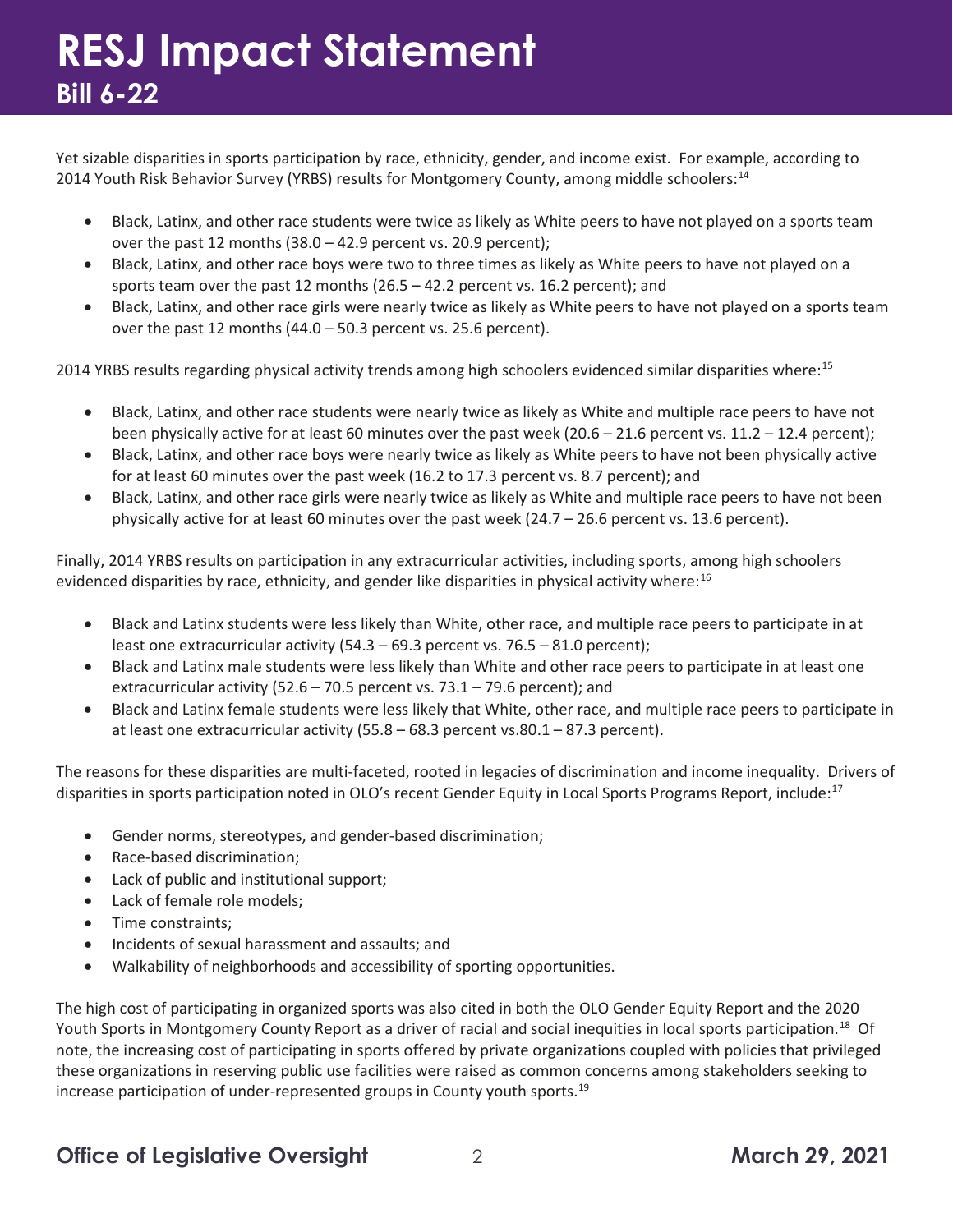#### ANTICIPATED RESJ IMPACTS

 OLO anticipates a favorable impact of Bill 6-22 on racial equity and social justice as a stated goal of the Montgomery County Sports Commission is to diminish inequities in sports participation by gender, race, ethnicity, and income.

 With a commitment to advocating for increased access to sports opportunities for under-deserved populations in the County, OLO anticipates the Commission will encourage the Executive and Council to make investments that disproportionately serve residents and families with the greatest economic needs. Such investments should in turn disproportionately benefit Black and Latinx children and communities of color in the County. Given the gender gap in sport participation that especially impacts Black and Latinx girls, OLO anticipates the Commission will recommend County investments that both target girls overall and especially target girls of color with expanded opportunities to participate in sports and physical activities that are accessible in neighborhoods and communities where they reside.

 Should the Commission's recommendations result in increased sports opportunities for Black, Latinx and other race youth, and girls in particular, Bill 6-22 can ultimately advance RESJ in sports participation in the County.

#### RECOMMENDED AMENDMENTS

 The County's Racial Equity and Social Justice Act requires OLO to consider whether recommended amendments to bills aimed at narrowing racial and social inequities are warranted in developing RESJ impact statements.<sup>20</sup> OLO finds that Bill 6-22 is likely to advance racial equity and social justice. As such, this RESJ statement does not offer recommendations.

#### **CAVEATS**

 Two caveats to this racial equity and social justice impact statement should be noted. First, predicting the impact of legislation on racial equity and social justice is a challenging, analytical endeavor due to data limitations, uncertainty, and other factors. Second, this RESJ impact statement is intended to inform the legislative process rather than determine whether the Council should enact legislation. Thus, any conclusion made in this statement does not represent OLO's endorsement of, or objection to, the bill under consideration.

#### **CONTRIBUTIONS**

Elaine Bonner-Tompkins, OLO Senior Legislative Analyst, drafted this RESJ impact statement.

 $^1$  Definition of racial equity and social justice adopted from "Applying a Racial Equity Lens into Federal Nutrition Programs" by M. Gamblin, et.al. Bread for the World, and from Racial Equity Tools <https://www.racialequitytools.org/glossary> <sup>2</sup> Ibid

<sup>3</sup> Legislative Request Report, Bill 6-22

<sup>4</sup> Montgomery County Council, Bill 6-22, Recreation – Montgomery County Sports Commission – Established, Introduced March 15, 2022

<sup>5</sup> Ibid

<sup>6</sup> Ibid

<sup>7</sup> Moore S.C., et. Al, Leisure-time physical activity and risk of 26 cancer types in 1.44 million adults. JAMA Internal Medicine, May 16, 2016 cited by Natalia Carrizosa, Gender Equity in Local Sports Programs, OLO Report 2022-3, February 8, 2022 <sup>8</sup> Zhu, X., Haegele, J., Healy, S., "Movement and mental health: Behavioral correlates of anxiety and depression among children of 6-17 years old in the U.S." Mental Health and Physical Activity, 16 (2019) cited by N. Carrizosa, 2022